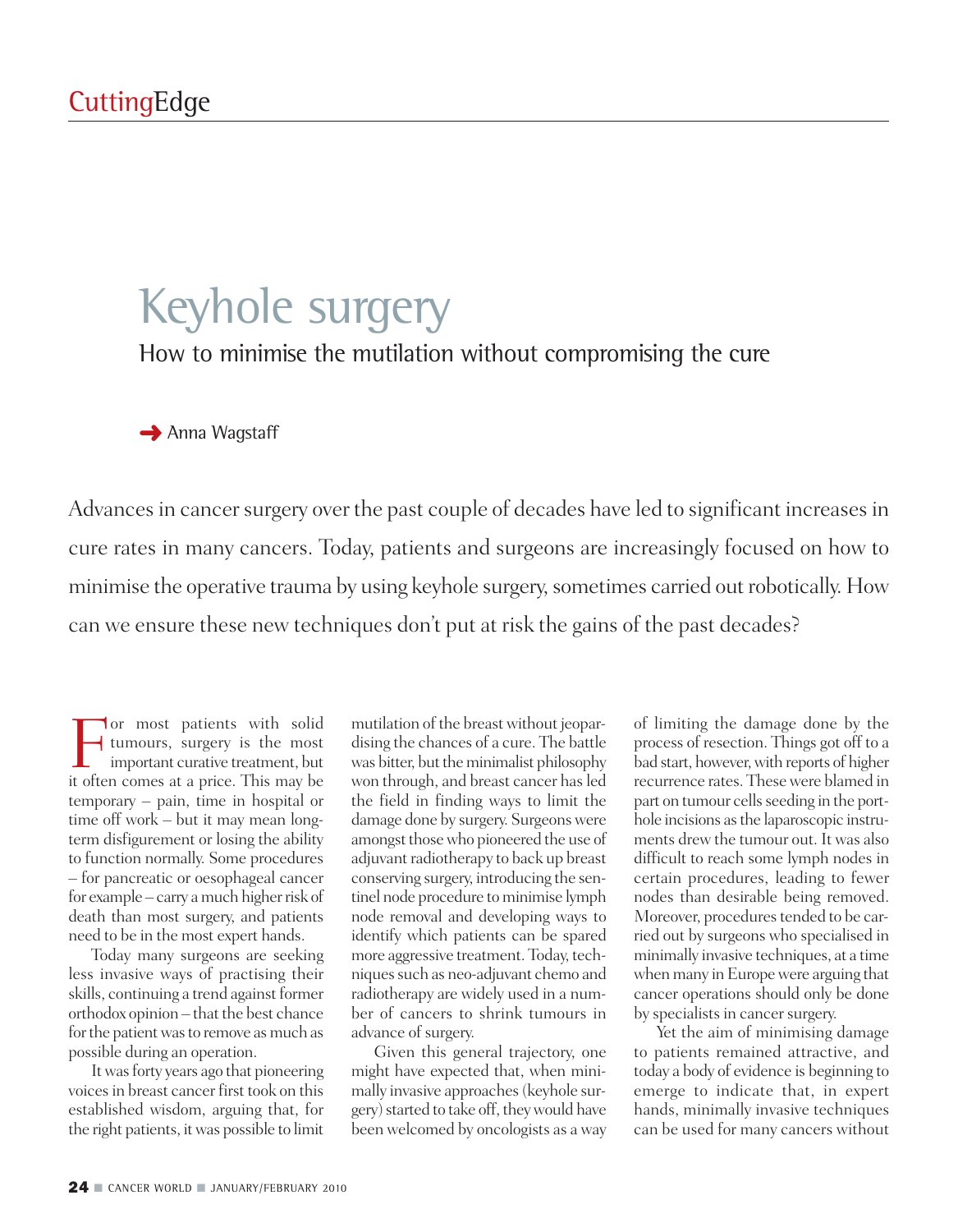### **CuttingEdge**



compromising the outcome. The strongest evidence is for colorectal cancers, where there have been at least four prospective randomised trials, most of which showed similar survival and recurrence rates for both forms of surgery, but less pain, fewer days in hospital and faster recovery for those operated using minimally invasive techniques. Studies have also been done for gastric, prostate,

lung, oesophageal, kidney, bladder and rectal cancers.

Cornelis van de Velde, president of the European Society of Surgical Oncology (ESSO) and head of the Department of Surgical Oncology at Leiden University Medical Centre, in the Netherlands, describes the increased use of minimally invasive procedures as "an unstoppable development". Better techniques have nowovercome negative effects such as the recurrences at the portholes. "Laparoscopic devices are technically more advanced than even a couple of years ago, and all the residents [at Leiden] are now taught with many operations to do it laparoscopically."

He warns, however, that learning curves can be steep. Many of the comparative data on minimally invasive techniques come from surgeons at top cancer centres who see a large number of patients and have mastered the techniques. Without safeguards, he says, these results are unlikely to be replicated in the wider patient population. "There are number of surgeons carrying out laparoscopic operations who have to switch to open surgery in a high percentage of patients. Those patients – we know from studies – are worse off than the ones who start off with an open procedure."

Choosing the right indications is essential. Using a minimally invasive approach makes more sense for smaller, easier resections and for operating in areas where open surgery does particular damage. Hein van Poppel, head of the Department of Urology at the Gasthuisberg University Hospital in Leuven, Belgium, cites kidney cancer as an example. "If you have to remove a kidney, you use

Most trials showed less pain, fewer days in hospital and faster recovery for those operated by keyhole surgery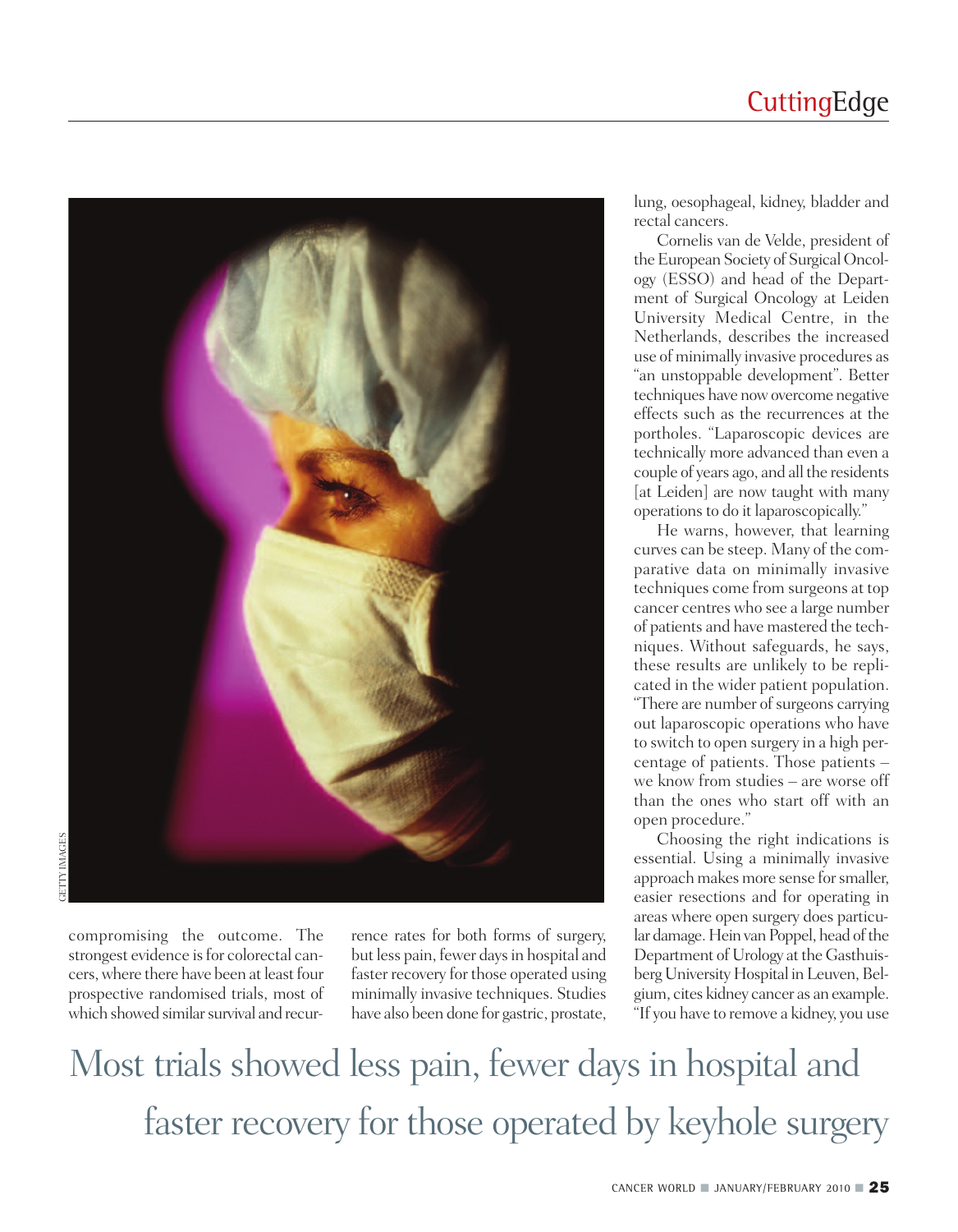a flank incision with conventional surgery.This hurts a lot because you have to open three muscle layers. As removing a whole kidney is a relatively simple procedure, it makes sense to do so laparoscopically."

When there is scope for sparing some of the kidney, however, laparoscopic surgery is much trickier.

Partial nephrectomy is becoming increasingly common, largely because earlier tumours are being picked up by chance in ultrasound or CT scans carried out for unrelated reasons. At Leuven, easier procedures are carried out laparoscopically by experts with extensive experience in minimally invasive surgery. But van Poppel says there are a limited number of centres in Europe capable of performing these procedures, and he worries that patients may be being treated in hospitals without the necessary expertise.

"If you do open partial nephrectomy, it is easy for the surgeon, it is safe, you can control the bleeding, and you hardly ever have problems. When you do a laparoscopic partial nephrectomy, and you are not a real expert, sometimes you have to convert to a radical nephrectomy, because you run into problems of bleeding or because the clamping of the kidney takes too long, and you damage the kidney." A substantial number of patients may be left with chronic kidney disease.

When it comes to more extensive surgery, however, the benefits of minimally invasive approaches are less clear, even in expert hands.ToniLerut, head of the Department of Thoracic Surgery at Leuven, is one of a select band of surgeons who has carried out more than

2000 oesophagectomies in cancer patients. He has been part of a concerted effort to improve quality that has seen mortality rates in oesophageal cancer operations drop over the past ten years from around 10% to 2%–3% in manyEuropean centres, and he does not want to see those gains threatened. "All new technologies have to have their chance," he argues,"but you need a very critical approach. It took surgeons three decades to establish a number of quality criteria, and minimally invasive cancer surgery should not jeopardise the gains we obtained from open surgery and pathologic examination."

One of the problems in oesophageal cancer istheir 'chaotic'lymph drainage, which can go into the chest and cervical region, or down into the upper abdominal compartment and into the gastric vessels and the splenic and hepatic arteries. Lerut says that it is now accepted that at least 20 lymph nodes should be removed to reduce the risk of the cancer spreading. In this case, the extent of the incision will often be determined by the size of the resected specimen and the number of lymph nodes that need to be removed. There is a danger, he says, that people may expect too much from minimally invasive approaches. "They forget that inside you have to do exactly the same things as you did with open surgery."

"Technically you can do the same surgery as in open surgery. But it is more time consuming, and it needs more concentration from the surgeon and their support." Published series show a low average of around 15 lymph nodes removed using minimally invasive techniques "That raises some questions

about the oncologic quality of surgery that are still unanswered," he says.

So far, there is not even strong evidence that patients gain very much, with conflicting results reported on pain, complications, referral to intensive care, hospital stay and return to work. But then gathering evidence in oesophageal cancer is never easy, because it is not very common and a wide variation of techniques is used, including hybrid approaches that combine video-assisted thoracoscopic surgerywith open laparotomies, or laparoscopic surgery with open thoracotomies.

"We have looked at this in our own experience. There was a trend, not significant, in terms of benefit for pain in general and fatigue. And I must say, when I see the patients coming back at the first outpatient clinic, four to six weeks after discharge, the way they are coming in is a bit easier, a bit better, compared with the patients who have had open surgery. But that is a very subjective impression."

For the moment, the decision at Leuven is to restrict minimally invasive approaches to earlier oesophageal cancers,where there isless chance of more widespread lymph node involvement in the different compartments than in more advanced cases. The department is now conducting a prospective study in this patient population to evaluate postoperative mortality and morbidity.

#### ENTER THE ROBOT

The picture of steady technical development and cautious evaluation of minimally invasive approaches to cancer has been disrupted in the past couple of years by the swaggering entrance of the

## When there is scope for sparing some of the kidney, laparoscopic surgery is much trickier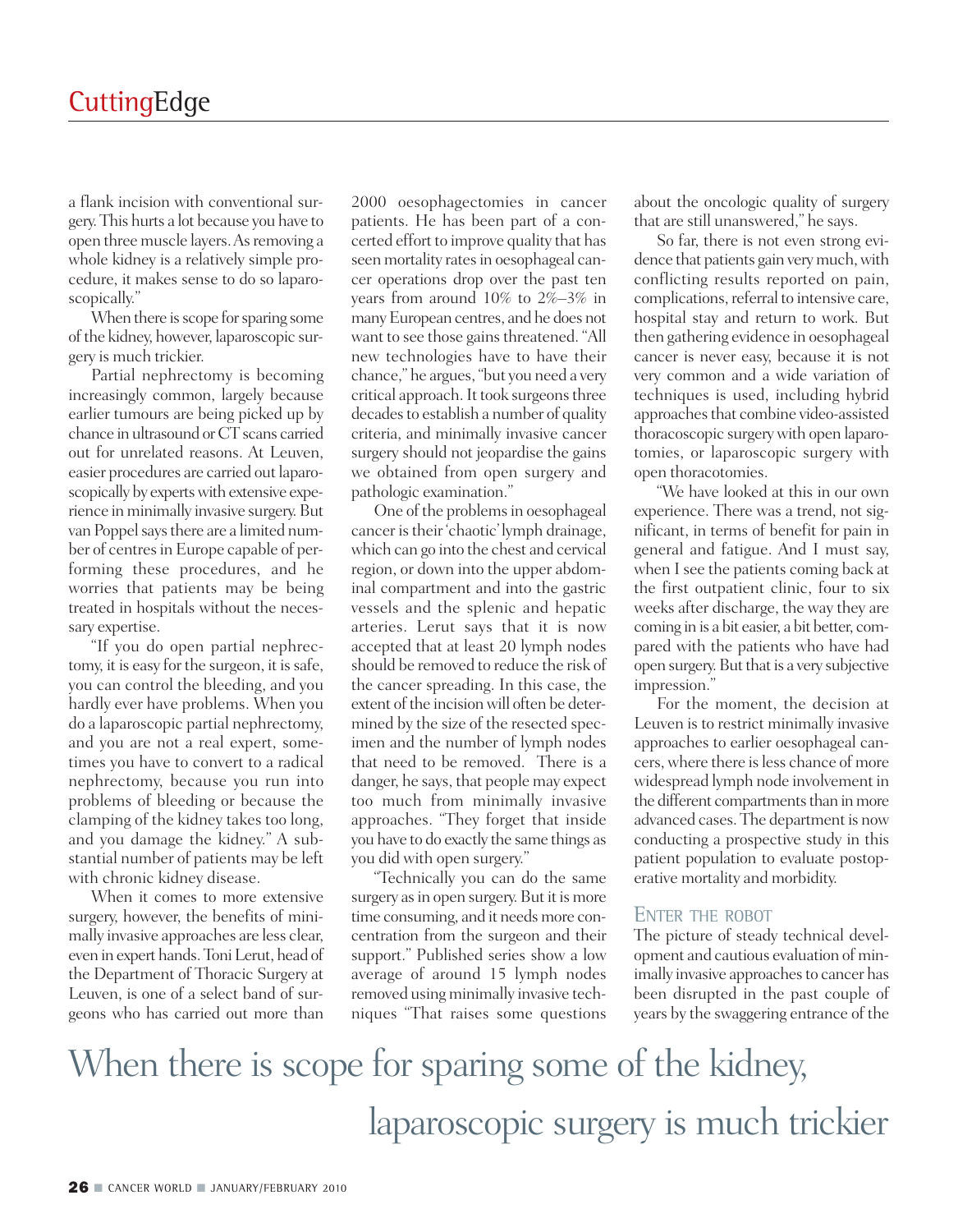# "They forget that inside you have to do exactly the same things as you did with open surgery"

DaVinci surgical robot – it cuts, it ligates, it sews, it twists and turns just like a living wrist, and to cap it all it provides a threedimensional view that is better than anything available through laparoscopic cameras or open surgery.The only thing it can't do  $-$  yet  $-$  is provide the surgeon with a sense of touch.

This new technology could offer the prospect of extending minimally invasive approaches to new cancer indications, and improving the safety in existing ones."It's potentially a very exciting development," says ESSO president van de Velde. But he stresses the word 'potential'. "This is not scientifically proven to be better, but those hospitals that have robotic equipment usually get a higher referral rate than those

that have not."

The hype surrounding this high-tech surgery worries urologist van Poppel. Radical prostatectomy is the cancer procedure where robotic surgery has made the greatest inroads – accounting for between 60% and 70% of such procedures in the US. But while studies so far have shown no consistent evidence of superior results for robotic surgery over either'pure'laparoscopic or open surgery in this procedure, they do show high levels of unrealistic patient expectations. In Belgium, says van Poppel, this is borne out by dramatic changes in referral patterns in favour of hospitals that offer robotic surgery. There is a danger, he argues, that patients who could be treated by active surveillance



A striking contrast. At Leuven's Gasthuisberg University Hospital, more advanced oesophageal cancers are operated openly (above), while some of the earlier ones are operated using thoracoscopic and/or laparoscopic techniques (right). Studies by the thoracic team have shown a trend towards less pain and fatigue in patients operated with minimally invasive surgery

opt for immediate surgery, in the unfounded belief that robotic surgery significantly reduces the risks of incurring urinary incontinence and erectile dysfunction.

Some US studies, he concedes, have shown impressive results in terms of preserving urinary and erectile function, because robotic surgery can get very, very close to the prostate to do an intrafascial dissection. However, early evidence indicates that these procedures are